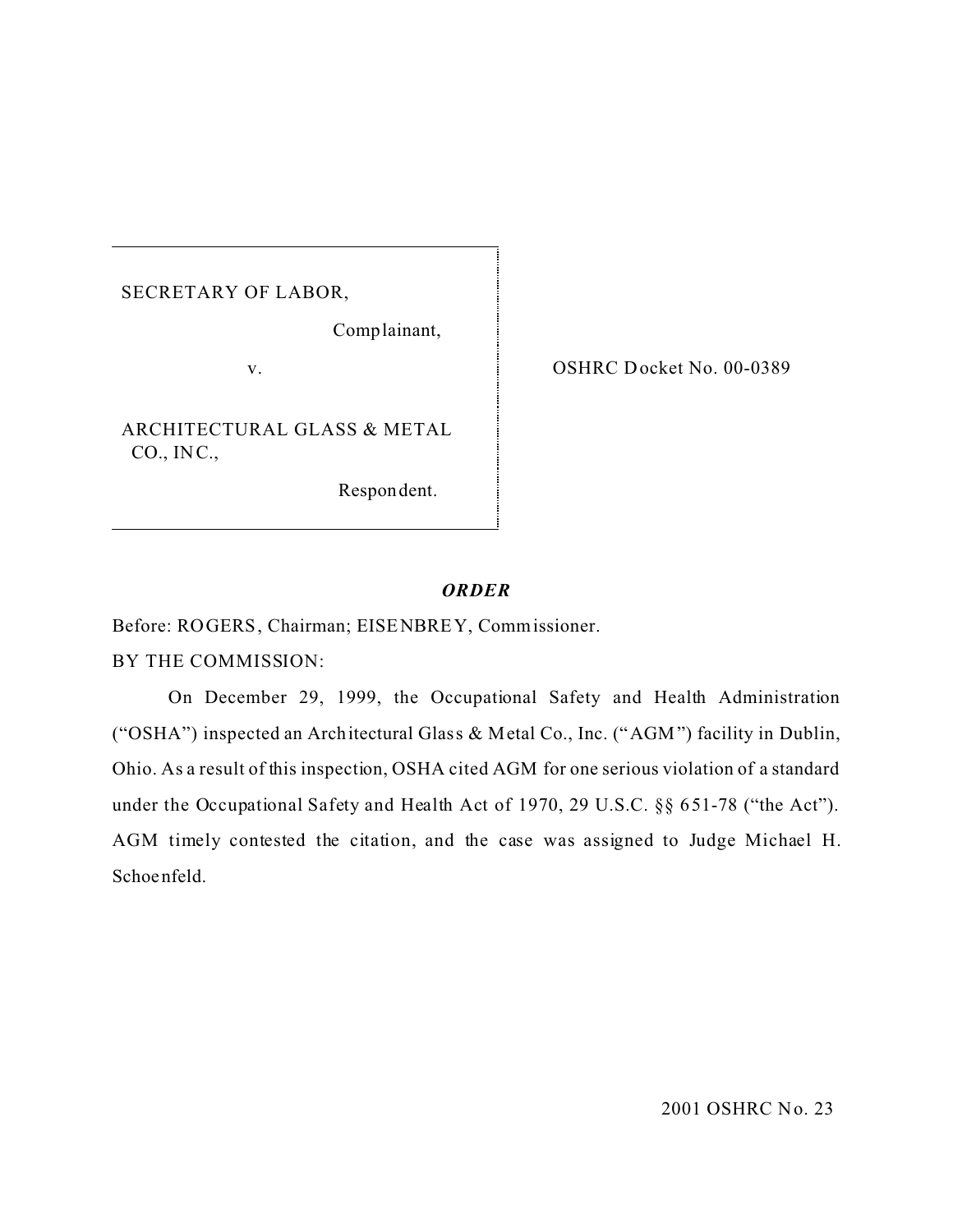#### *A. Procedural Background*

On May 2, 2000, the judge issued a discovery order directing the Secretary to turn over to AGM a copy of any videotapes taken during the inspection of its facility.<sup>1</sup> This order also notified the parties that a telephone conference call would take place no later than May 19, 2000. On the same day tha t the judge issued his order, May 2, 2000, the Secretary mailed AGM a letter informing the company that the OSHA compliance officer had not videotaped or photographed AGM's employees during the inspection, and apologizing for any confusion caused by the prior letter. The Secretary did not forward a copy of this letter to the judge, however.

Although the judge's discovery order stated that a conference call would take place no later than May 19, 2000, the judge did not hold or schedule a conference call by that date. Instead, on Sunday, May 21, 2000, the judge's administrative assistant sent by fac simile transmission a one-page document to the Cleveland Solicitor's Office which stated that the judge would have a conference call on Wednesday, May 24, 2000, at 10:30 a.m.<sup>2</sup> This document was directed to the attention of Anthony Stevenson, the attorney assigned to the AGM case. At the designated time, the judge's administrative assistant attempted to contact Stevenson by phone. However, Stevenson was attending a conference outside the office and was unavailable for the call. AGM was represented at the phone conference by Robert Peel, its vice president and chief financial officer. Peel told the judge that Stevenson had previously informed him that OSHA did not have a tape of its inspe ction of AGM's facility. Peel also stated that the Secretary "had no evidence" to support her allegations. The judge

<sup>&</sup>lt;sup>1</sup>The Secretary had previously informed AGM, by letter dated April 20, 2000, that OSHA had videotaped work-related ac tivities during the inspec tion of its facility.

<sup>&</sup>lt;sup>2</sup>The body of the document was typed in 16-point font, and read in its entirety:

The Judge will have a telephone conference call on Wednesday, May 24, 2000, at 10:30 (EDT). This office will place call. Thank You.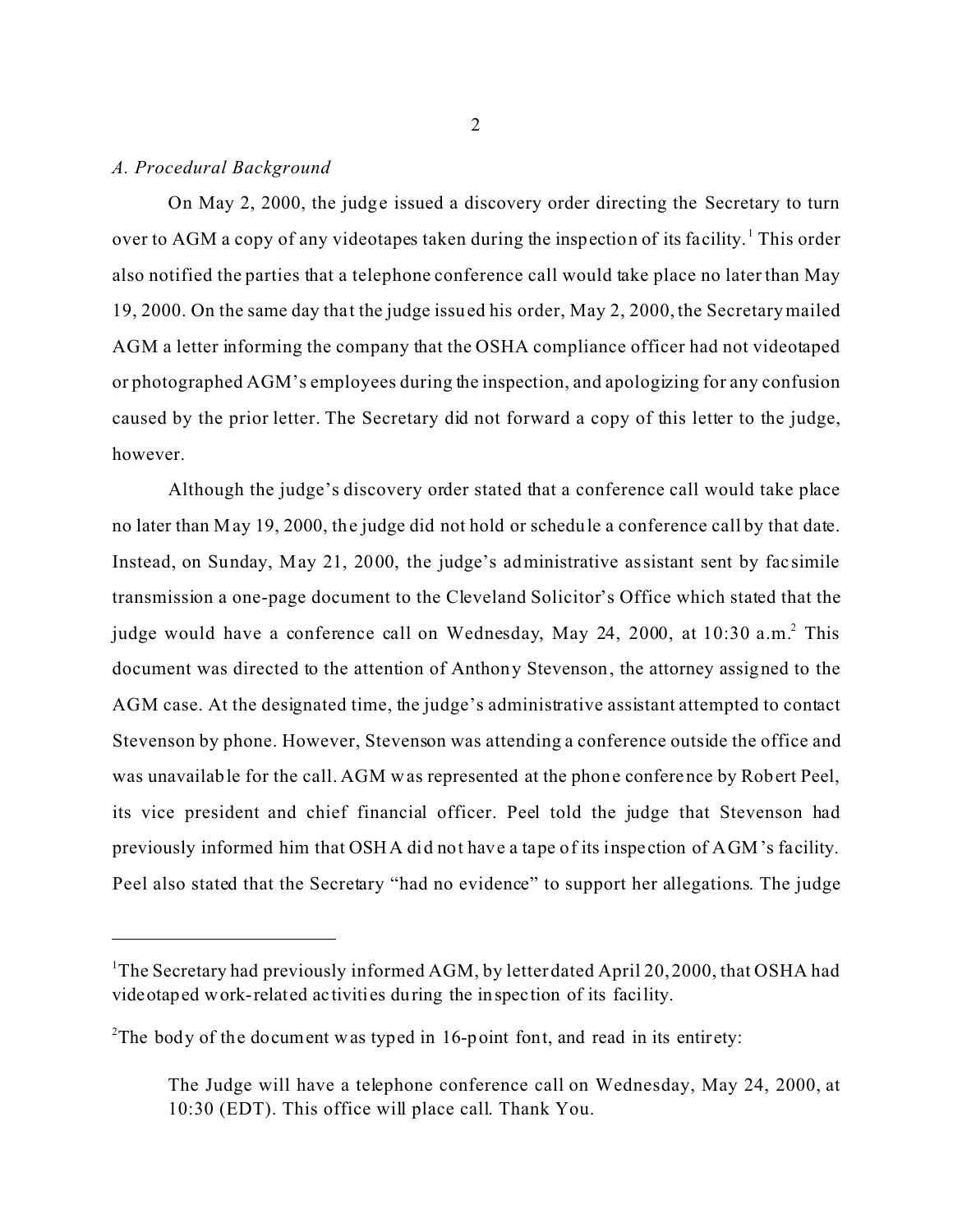deemed that statement to be a motion to dismiss the citation. The judge granted this motion on May 24, 2000, without a hearing and without giving the Secretary notice of the motion or an opportunity to oppose it, finding that the Secretary's failure to participate in the telephone conference scheduled for that day supported dismissal of the citation, with prejudice, pursuant to either Rule 41 or 64 of the Commission's Rules of Procedure, 29 C.F.R. § 2200.41<sup>3</sup> or § 2200.64.<sup>4</sup>

On June 2, 2000, the Sec retary filed a Motion for Reconsideration of the dismissal order, arguing that her attorney was not available for the prehearing conference call because he never received the notice from the judge's office. In her motion, the Secretary did not dispute that the Cleveland Solicitor's Office received the judge's notice, but rather stated that the notice was never forwarded to Stevenson. The Secretary also stated that she had attempted to find the notice from the judge's office, but was unable to determine its location. The judge denied the Secretary's motion for reconsideration in a June 5, 2000 order. The Secretary thereafter petitioned for review of this order. In her petition, the Secretary argues that while the failure to forward the judge's notice to Stevenson "ultima tely is attributable to one of the Sec retary's representatives . . . the memo's informal format, the manner in which it was served, and the time and date on which it was served may have created a

 $(2)$  On the motion of a party.

Thereafter, the Commission or Judge, in their discretion, may enter a decision against the defaulting party or strike any pleading or document not filed in accordance with these rules.

 ${}^{4}$ Rule 64(a) provides:

*Attendance at hearing*. The failure of a party to appear at a hearing may result in a decision against that party.

 ${}^{3}$ Rule 41(a) provides:

*Sanctions*. When any party has failed to plead or otherwise proceed as provided by these rules or as required by the Commission or Judge, he may be declared to be in default either:

<sup>(1)</sup> On the initiative of the Commission or Judge, after having been afforded an opportunity to show cause why he should not be declared to be in default; or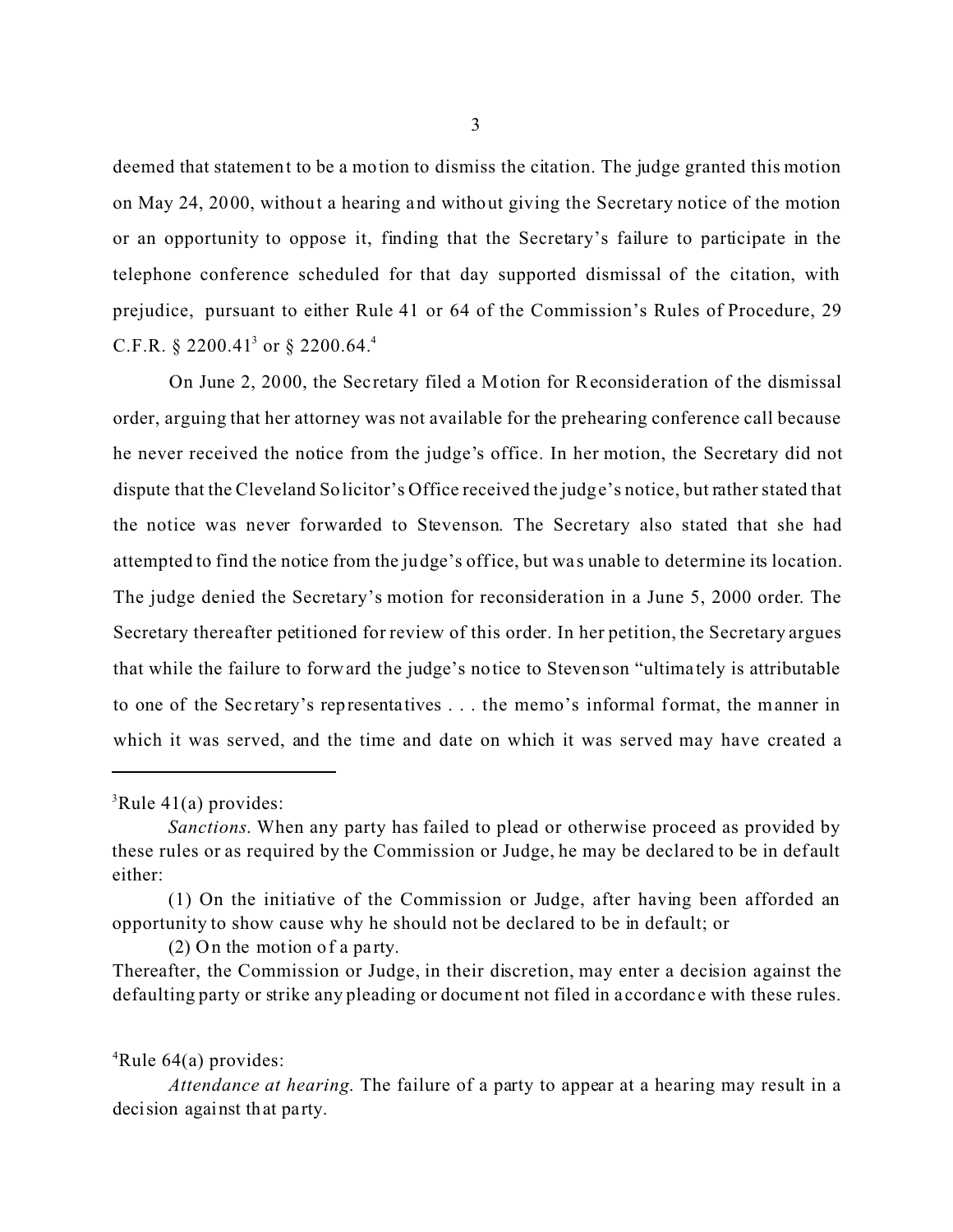situation in which someone in the Solicitor's office failed to recognize the importance of the document and failed to deliver it to the Secretary's counsel." However, the Secretary has not submitted any affidavits from the Cleveland Solicitor's office staff attesting to the handling of the f acsimile .

### *B. Discussion*

Prehearing procedures that aid in the early formulation of issues benefit all parties during trial preparation and result in the more efficient use of Commission resources at both the hearing and review stages. The imposition of appropriate sanctions is important, therefore, to ensure compliance with prehearing procedures and to adjudicate cases fairly and efficiently. *Duquesne Light Co.*, 8 BNA OSHC 1218, 1221, 1980 CCH OSHD ¶ 24,384, p. 29,718 (No. 78-5034, 1980). Although a judge has very broad discretion in imposing sanctions for noncompliance with Commission Rules of Procedure or his own orders, the judge must not impose a sanction that is too harsh under the circumstances of the case. "Reviewing courts universally recognize the harshness of dismissal with prejudice and generally require that lesser sanctions first be considered." *Id.* at 1222, 1980 CCH OSHD at p. 29,719*.* 

The Commission has held that dismissal of a citation is too harsh a sanction for failure to comply with certain prehearing orders unless the record shows contumacious conduct by the noncomplying party or prejudice to the opposing party. *Noranda Aluminum, Inc.,* 9 BNA OSHC 1187, 1189, 1981 CCH OSHD ¶ 25,086, p. 30,988 (No. 79-1059, 1980); *Circle T. Drilling Co.,* 8 BNA OSHC 1681, 1682, 1980 CCH OSHD ¶ 24,583, p. 30,155 (No. 79- 2667, 1980). However, the Commission has also he ld that a default order may be appropriate where a party displays a "pattern of disregard" for Commission proceedings. *Philadelphia Construction Equipment Inc*., 16 BNA OSHC 1128, 1131, 1993-95 CCH OSHD ¶ 30,051, p. 41,295 (No. 92-899, 1993). In addition, the Commission has indicated that the "extreme sanction" of exclusion of evidence critical to a party's case may be appropriate, but only where a party has willfully deceived the Commission or flagrantly disregarded a Commission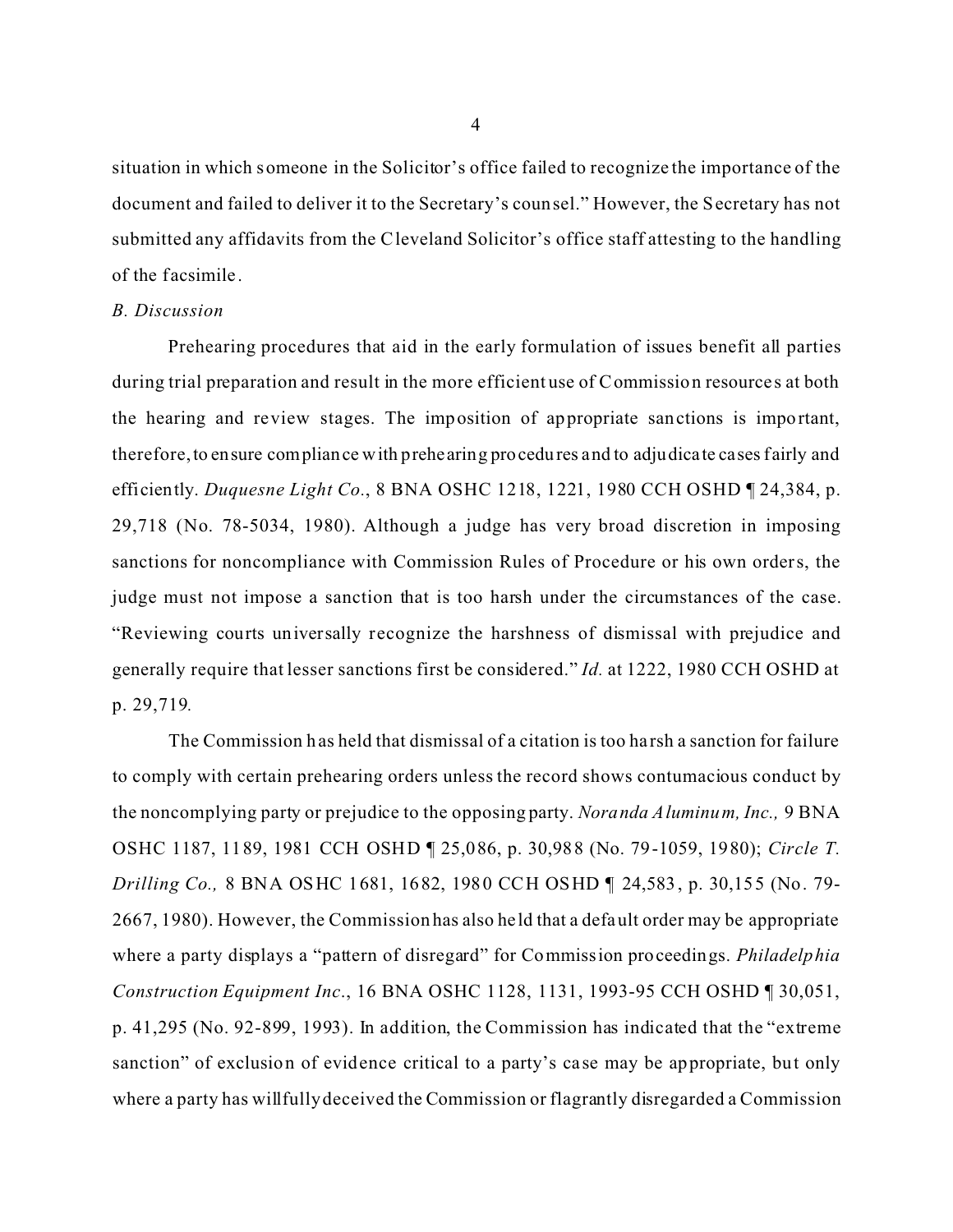order. *Jersey Steel Erectors,* 16 BNA OSHC 1162, 1166, 1993-95 CCH OSHD ¶ 30,041, p. 41,218 (No. 90-1307, 1993), *aff'd without published opinion,* 19 F.3d 643 (3d Cir. 1994).

Under Commission Rule 41(b), the Commission may set aside a sanction imposed under Rule  $41(a)$ .<sup>5</sup> In considering whether to reinstate a case under Rule  $41(b)$ , the Commission has also looked at the criteria under Rule 60(b) of the Federal Rules of Civil Procedure, particularly whether the sanctioned party has shown " excusable neglect."<sup>6</sup>*Choice Electric Corp.*, 14 BNA OSHC 1899, 1900, 1987-90 CCH OSHD ¶ 29,141, p. 38,942 (No. 88-1393, 1990). In determining whether there is "excusable neglect," the Commission has looked at evidence on the adequacy of office procedures. *Northwest Conduit Corp.*, 18 BNA OSHC 1948, 1951, 1999 CCH OSHD ¶ 31,949, pp. 47,458-49 (No. 97-851, 2000).

In this case, there is no evidence that Stevenson's failure to be available for the May 24, 2000, prehearing telephone conference was contumacious, or the result of contumacious conduct by other employees in the Cleveland Solicitor's Office. There is also no evidence that AGM w as prejudiced by Stevenson's failure to appear at the conference. Nor is there evidence of willful deception by the Secretary or a pattern of disregard for Commission proceedings. The judge did not find otherwise, but concluded that the Secretary's failure to assure that the notice of the prehearing confe rence wa s delivered properly "shows a lack of concern amounting to disrespect and disregard for the judicial process and the authority of the Commission[.]"

 ${}^{5}$ Rule 41(b) provides:

*Motion to set aside sanctions.* For reasons deemed sufficient by the Commission or Judge and upon motion expeditiously made, the Commission or Judge may set aside a sanction imposed under paragraph (a) of this rule. See  $\S 2200.90(b)(3)$ .

 ${}^{6}$ Fed. R. Civ. P. 60(b) provides in relevant part that "[o]n motion and upon such terms as are just, the court may relieve a party or a party's legal representative from a final judgment, order, or proceeding for the following reasons: (1) mistake, inadvertence, surprise, or excusable neglect[.]"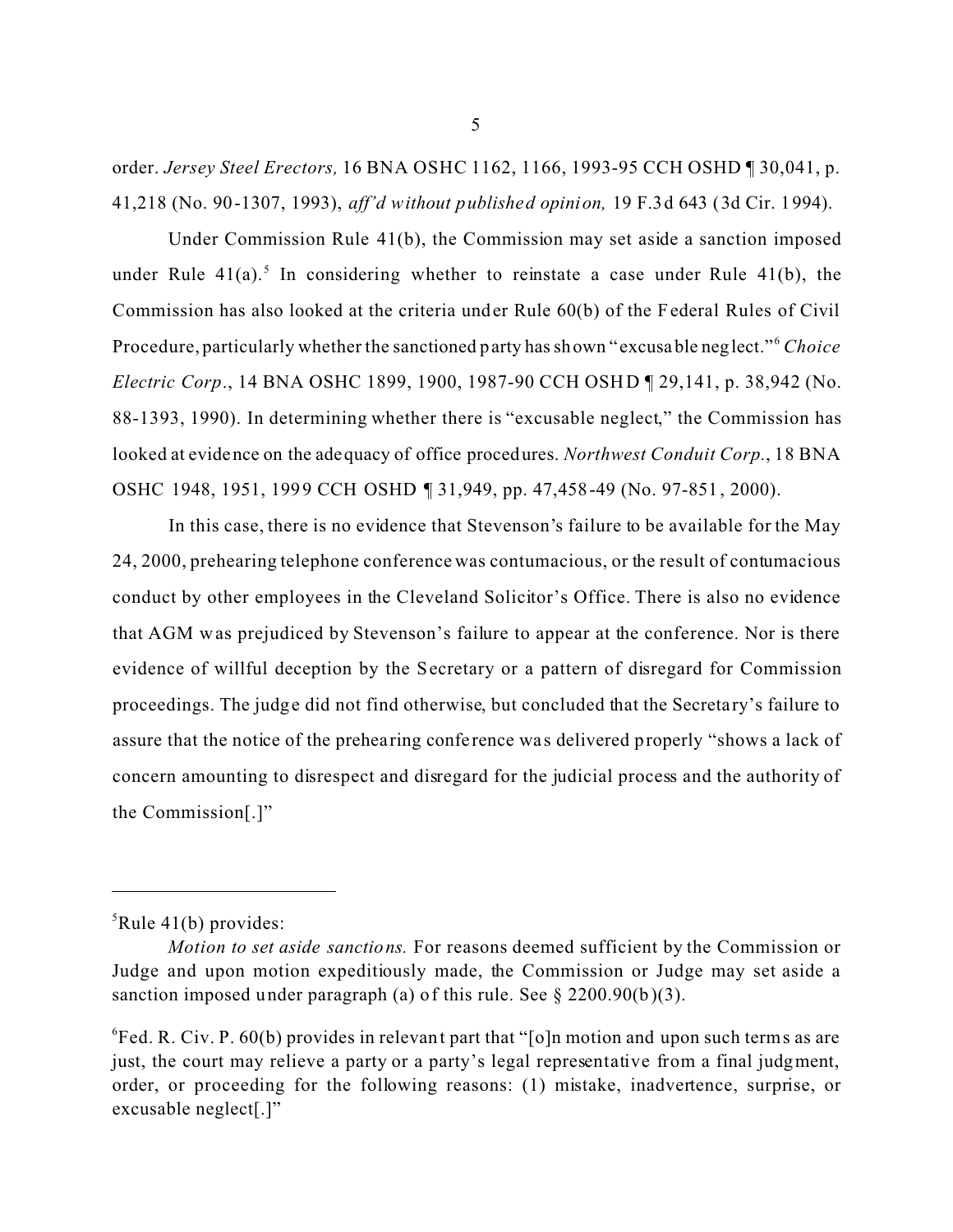We disagree with the judge's factual finding. A single incident involving a lost or misdirected document does not necessarily show disrespect or disregard for the judicial process. While the judge found that the "record establishes neglect but no excuse," the record does not reflect consideration of noteworthy circumstances here, including the facts that the conference did not take place when originally scheduled, the facsimile was sent on a nonbusiness day, and the facsimile, which was not labeled an order, was sent on plain paper. Furthermore, the record is not fully developed, as it contains no information regarding the procedures for handling fac similes in the Cleveland Solicitor's offic e.

## *C. Order*

Because the Commission has typically considered evidence regarding mailroom procedures in determining whether relief may be granted from sanctions imposed in cases which involve lost or misdirected documents, we remand this case to the judge so that he can consider evidence on the Secretary's office procedures for handling facsimiles, and so that he may conduct further proceedings consistent with the Commission's procedural rules and this order.

> $\sqrt{s}$ Thomasina V . Rogers Chairman

Date: September 6, 2001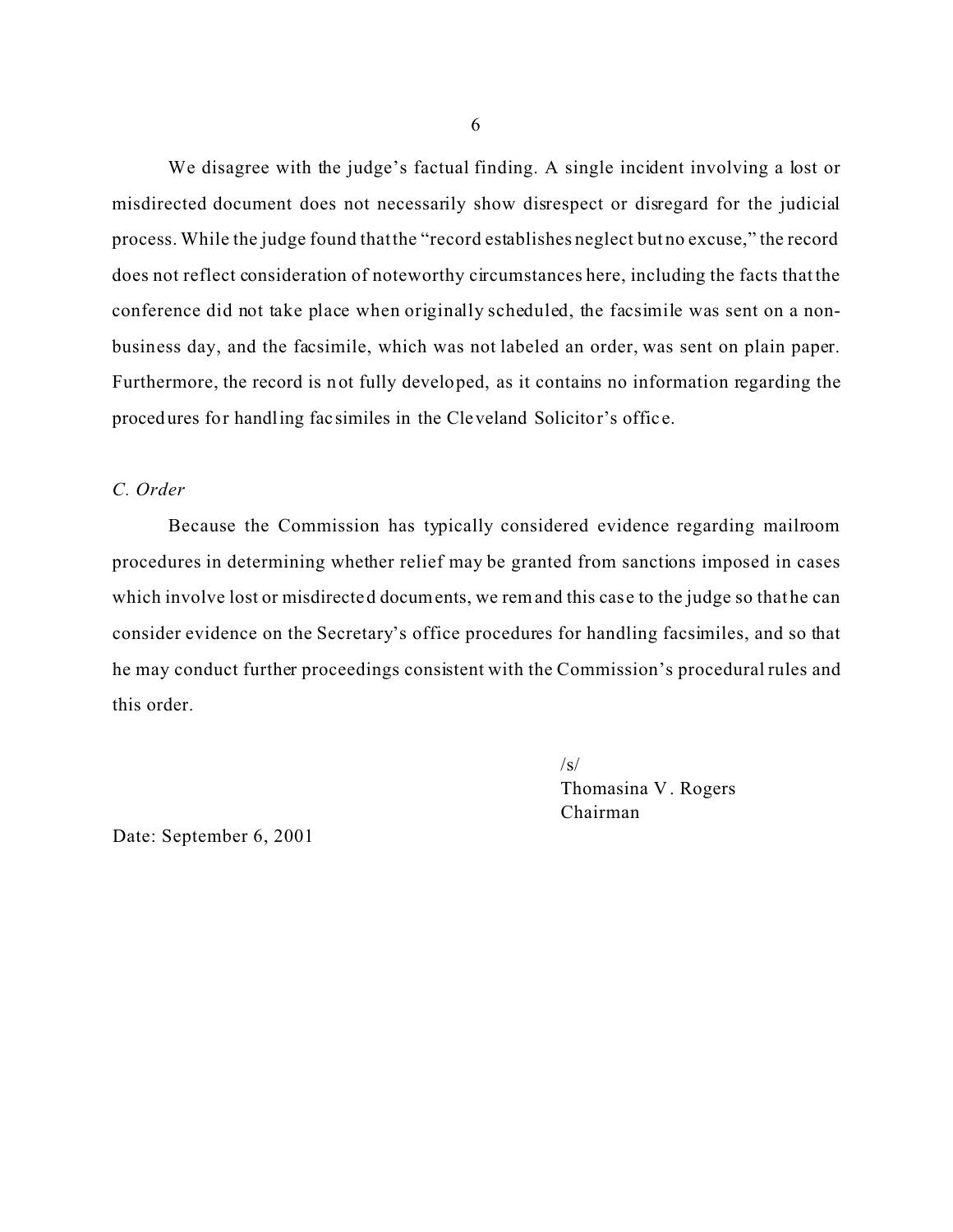EISENBREY, Com missioner, concurring:

I join in the decision to remand this case, but do so only to expedite its ultimate resolution. I would have preferred simply to vacate the dismissal order as wholly disproportionate to the underlying conduct and an abuse of the administrative law judge's discretion.

Commission precedent, which holds that sanctions must be proportionate to the misconduct for which they were imposed, does not support dismissal of this case. It is also instructive to review federal court decisions applying Rule 41 of the Federal Rules of Civil Procedure, upon which Commission Rule 41 is modeled. In particular, the courts hold that it is an abuse of discretion to dismiss a case, as the judge did here, in the early stages of litigation, without warning, for the single act of missing a pretrial conference, status call or motion hearing. For example, in *Tolbert v. Leighton,* 623 F.2d 585, 587 (9th Cir. 1980), the Ninth Circuit held

that it is an abuse of discretion to dismiss a plaintiff's case for failure to prosecute where (1) the *only* evidence of dilatoriness is his or his attorney's failure to attend a pretrial conference; (2) the court has not warned that failure to attend will create a risk of dismissal; and (3) the case is still "young."

(Empha sis in original.) Here, the only evidence of dilatoriness is attorney Stevenson's failure to attend a pretrial conference call (perhaps as much because of the judge's actions as his own). The judge did not warn that failure to participate in the call could lead to dismissal, and the case was barely four months old. *See also Fischer v. Buehl,* 450 F.2d 950, 951 (3d Cir. 1971) (dismissal for failure to prosecute following counsel's failure to appear at scheduled pretrial conference unwarranted); *Bush v. United States Postal Service*, 496 F.2d 42, 44-45 (4th Cir. 1974) (in absence of deliberate delay or prejudice, court vacated "ultimate penalty of dismissal" for failure to prosecute following counsel's absence from hearing on opposing party's motion to dismiss); *Moreno v. Collins*, 362 F.2d 176, 178 (7th Cir. 1966) (vacating dismissal for want of prose cution following counsel's ignorance of sta tus call notice and consequent failure to appear in court); *cf. Jackson v. Washington Monthly*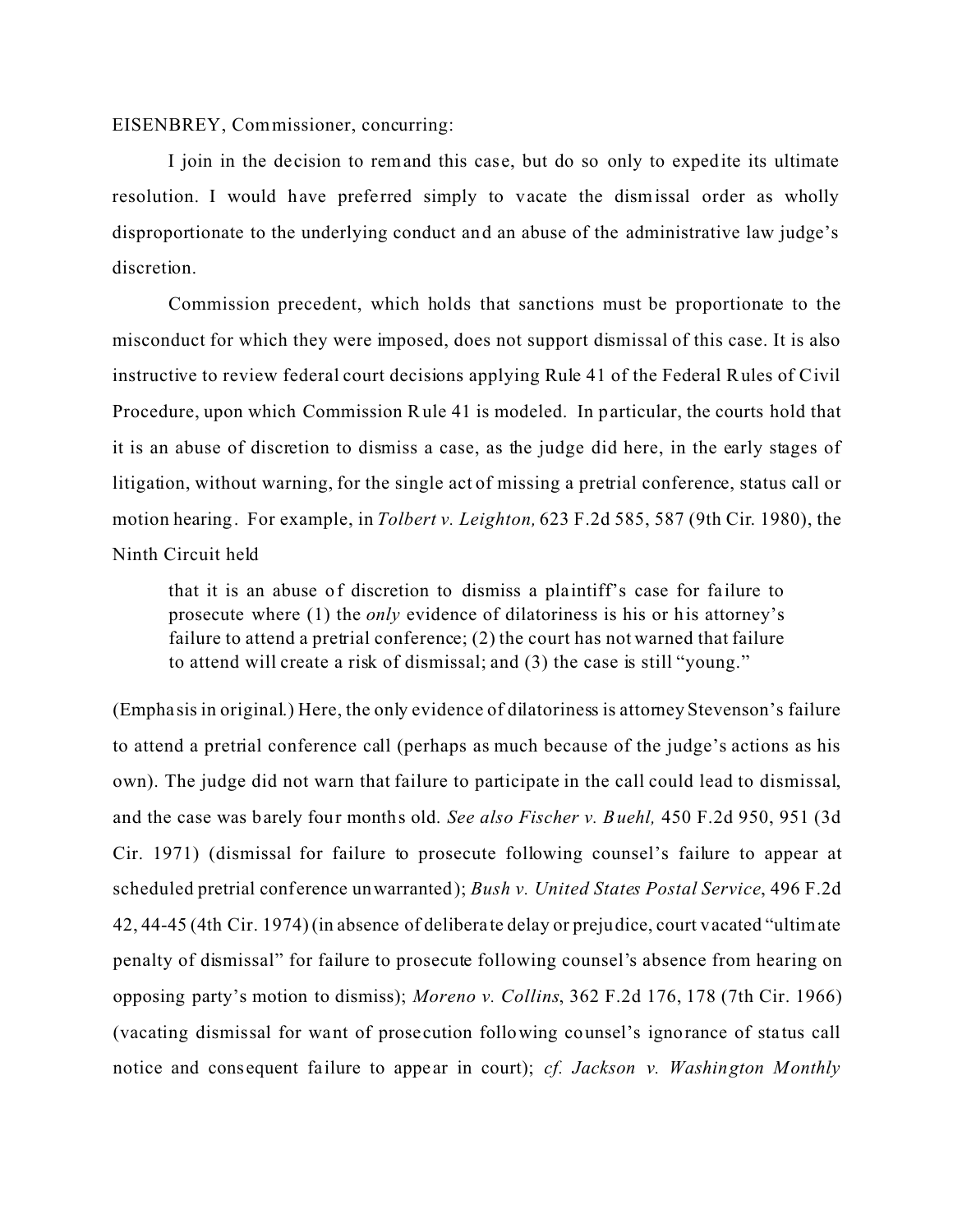*Company,* 569 F. 2d 119, 121, 123 (D.C. Cir. 1977) (dismissal is rarely if ever appropriate when there is but a single instance of attorney misconduct).

The Sixth Circuit, in which this case arises, has been particularly forceful in holding that it is an abuse of discretion to dismiss a case for a single act of misconduct, without any warning that dismissal would be the sanction, and without a showing of prejudice to the other party.

In the Sixth Circuit, we have frequently reversed district courts for dismissing cases simply because litigants failed to appear or comply with pretrial orders when the district courts did not put the derelict parties on notice that further noncompliance would result in dismissal. *See, e.g., Carter v. City of Memphis*, 636 F.2d 159, 161 (1980) (penalty of dismissal applies only in "extreme situations" of deliberate delay or "contumacious conduc t"); *Holt v. Pitts*, 619 F.2d 558, 562 (1980) (sam e); *Patterson v. Township of Grand Blanc*, 760 F.2d 686, 688 (1985) (same); *Bishop v. Cross*, 790 F.2d 38, 39 (1986) (dismissal requires a "degree of willfulness, bad faith or contumacious conduct").

*Harris v. Callwood,* 844 F.2d 1254, 1256 (6th Cir. 1988). The case before us involves an attorney's single failure to attend a conference call, no warning of impending dismissal, no hint of contumacy, no prejudice to the opposing party, and nothing approaching an "extreme situation of deliberate delay." Dismissal under these circumstances was a clear abuse of discretion.

I cannot see how the proceedings we are directing could develop facts sufficient to support the dismissal order. It is unfortunate that our review of the use of a rule intended to help expedite case processing is leading to further and, in my view, unnecessary delay in review of the merits of this case.

> $\sqrt{s}$ Ross Eisenbrey Commissioner

Date: September 6, 2001